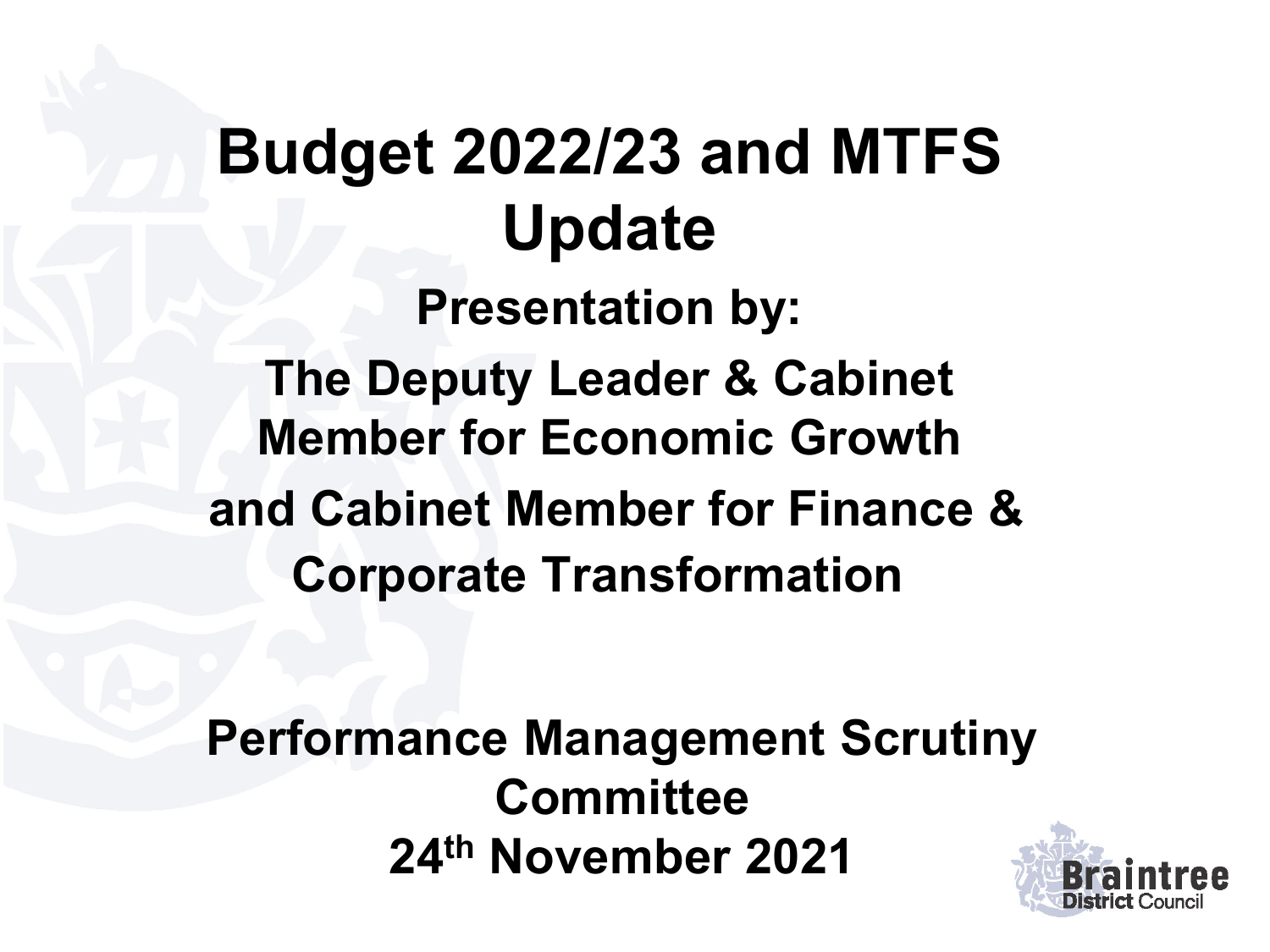# National Context

- Budget / Spending Review
	- £4.8b extra funding for Local Government
	- 3% p.a. real term increase for Local Government
	- But includes additional funding for Social Care
	- Assumes Council Tax increased by maximum
	- Cash limited so benefit front-loaded
- Local Government Finance Settlement
	- Single year or multi-year?
	- Fair Funding/ business rates baseline reset?
	- New Homes Bonus?
	- Other grant determinations
- Levelling Up Agenda
	- White Paper

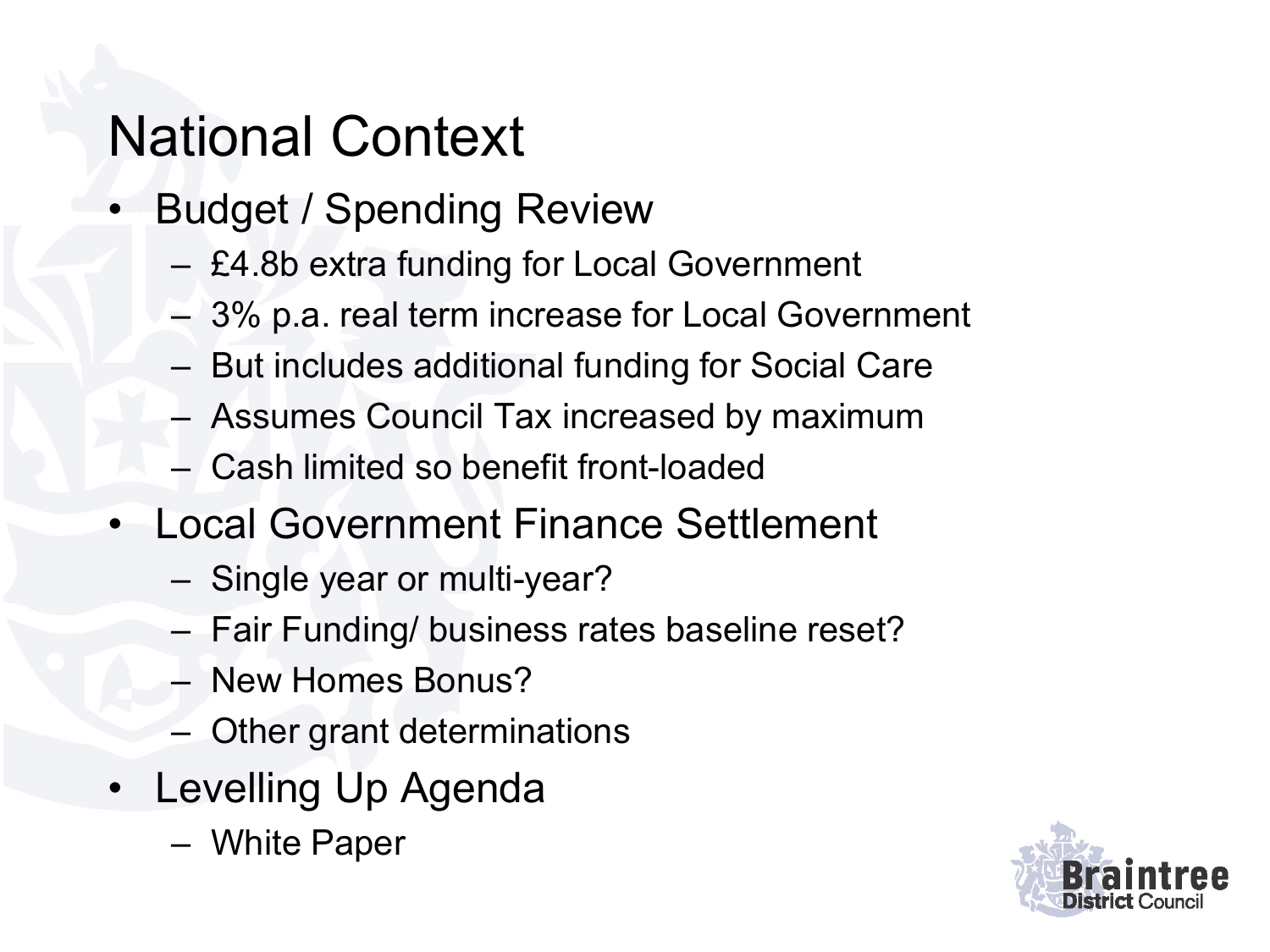# National Context

- Environment Act
	- Implementation and impact
	- Extended Producer Responsibility funding 2024/25?
- Covid-19
	- On-going and lasting impact?
- Inflation and Supply Issues
	- Inflationary costs pressures
- Pay Issues
	- 2021/22 still to be settled, future claims given inflation?
- MTFS Timetable and Approach Considerations
	- Revised approach being adopted for 2022/23
	- High degree of uncertainty remains at present until the proposed Local Government Finance Settlement is published (Early Dec?)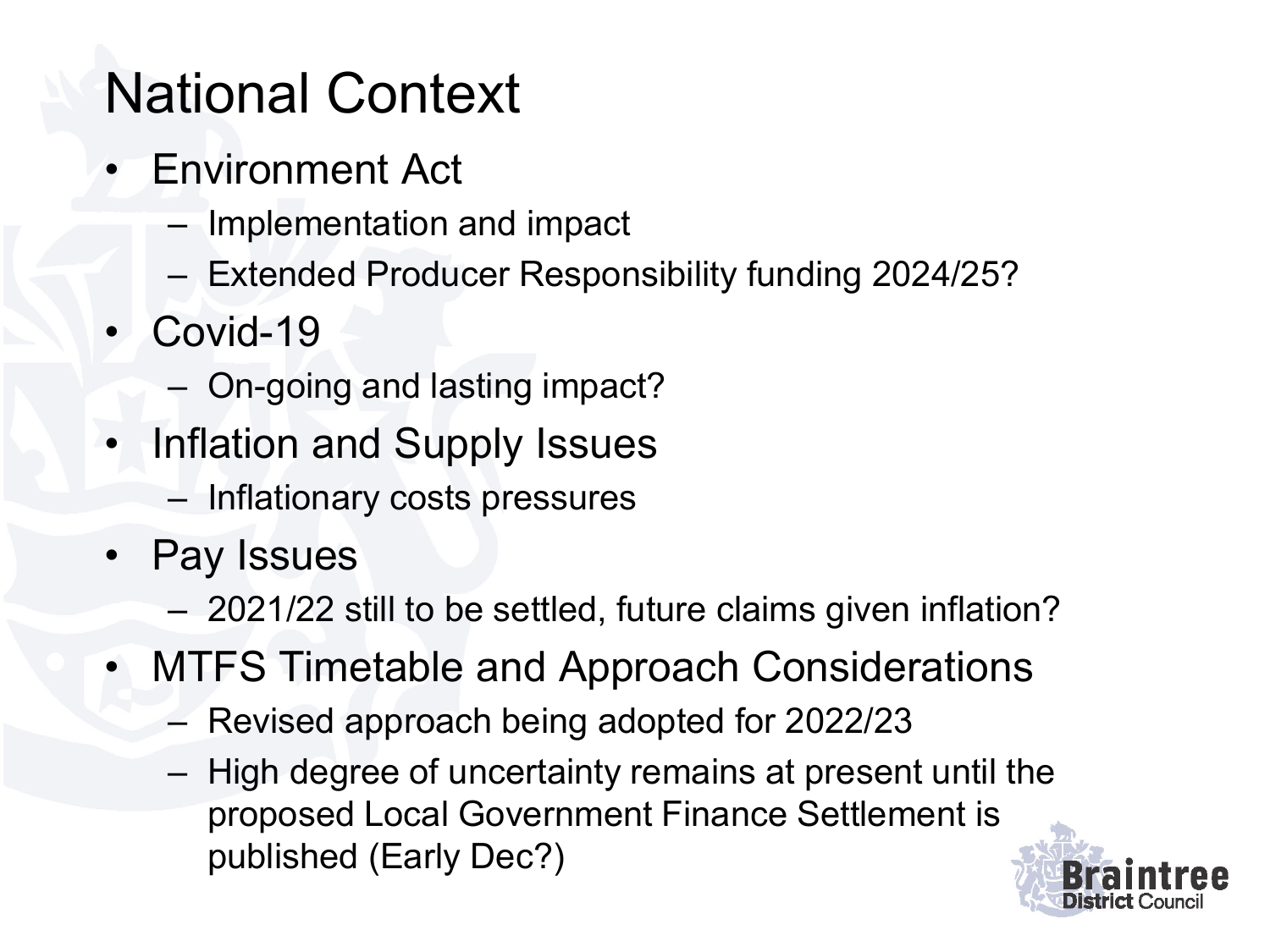# **MTFS 2021/22-2024/25 (Agreed Feb 2021)**

|                     | 2022/23 | 2023/24 | 2024/25 | Total |
|---------------------|---------|---------|---------|-------|
|                     | £000    | £000    | £000    | E000  |
| Forecast budget gap | 1,262   | 299     | 96      | 1.657 |

#### **Key Assumptions at Feb 2021:**

- Council Tax increase 2% per annum 2022/23 onwards
- Business Rate Baseline +2% per annum 2022/23 onwards
- Business Rate Growth retained £1.49m
- Pay award provision +2% per annum (2021/22 tbc)
- General Fund Balance £1m set-aside in 2021/22 for potential impact of Covid
- Est. reduction in investment income of £350k in 2021/22 met from reserve; then £250k shortfall in 2022/23 in MTFS, reducing over time to an ongoing reduction of £100k by 2024/25.
- Lower Tier Services Grant one-off £148k
- Local Council Tax Support Grant one-off/ added to reserve £189k

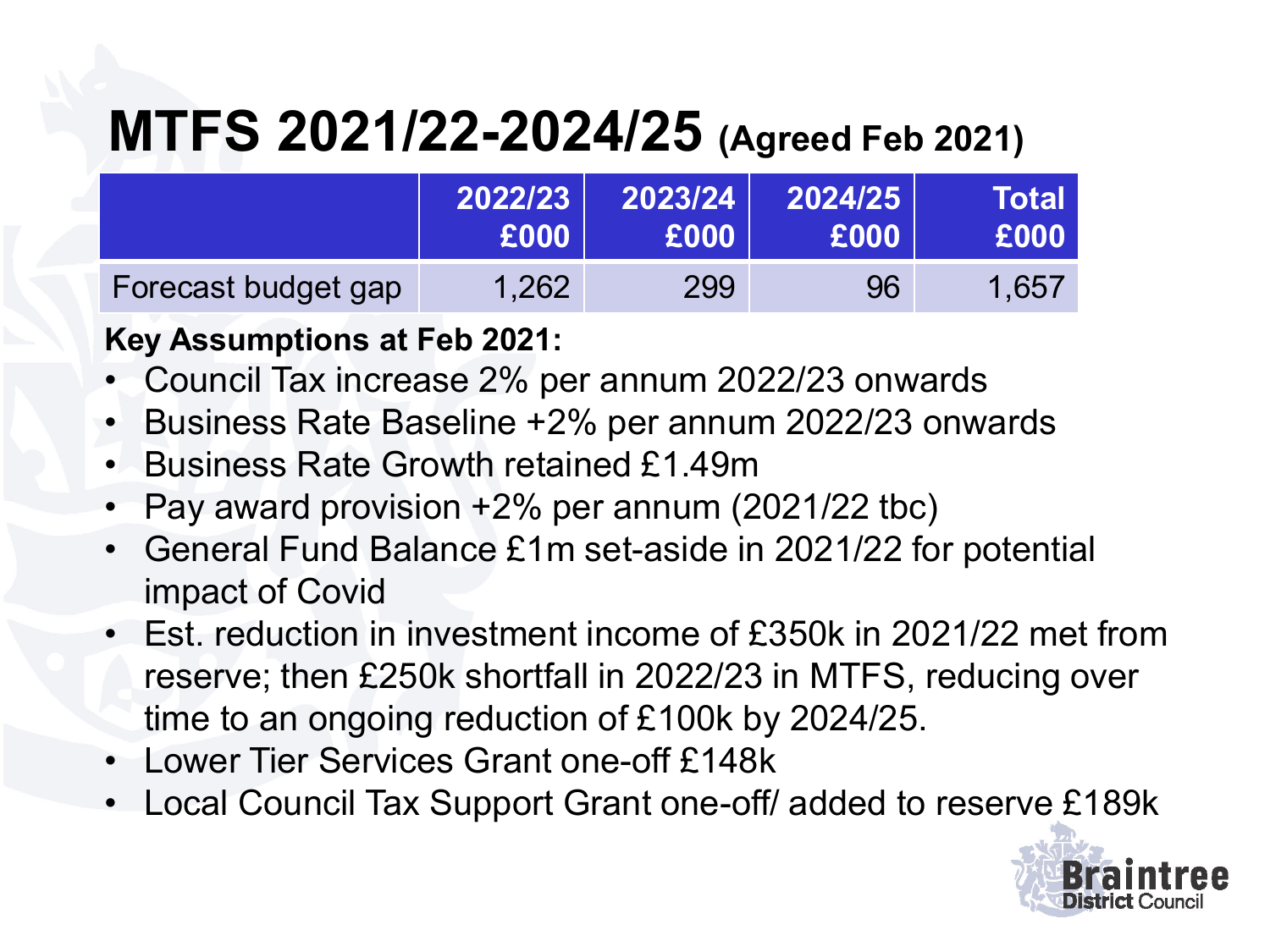# **Provisional Changes made to the MTFS**

- Rolling forward MTFS one-year to 2025/26
- Review of previously identified profiled savings and additional costs
- Service Review To identify additional income/ savings
- Service Review To identify unavoidable budget pressures and **potential** growth items
- Incorporate IDP projects at approved/ delivered stage
- Other known changes

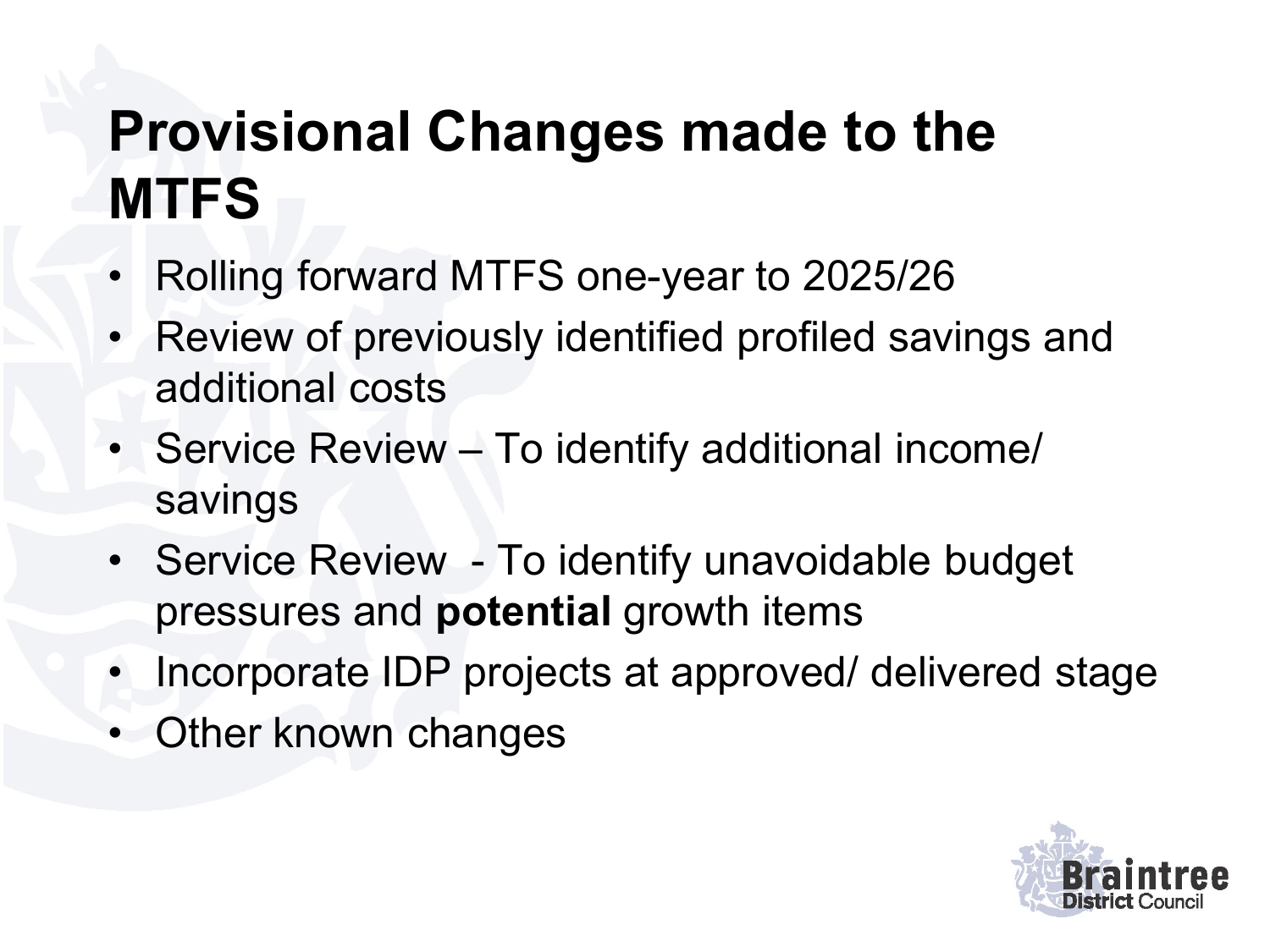# **MTFS Profile 2022/23 – 2025/26**

#### **Provisional Changes to MTFS1**

| <b>Base Budget Adj.</b>                              | 2022/23<br>£000          | 2023/24<br>£000 | 2024/25<br>£000 | 2025/26<br>£000 | <b>Total</b><br>£000 |
|------------------------------------------------------|--------------------------|-----------------|-----------------|-----------------|----------------------|
| <b>Rolling forward MTFS</b>                          | $\overline{\phantom{0}}$ |                 |                 | 175             | 175                  |
| <b>Existing profile items</b>                        | (205)                    | (85)            |                 |                 | (290)                |
| <b>Management Savings</b>                            | (420)                    | (28)            | (36)            |                 | (484)                |
| <b>Member Savings</b>                                | (25)                     | (2)             |                 |                 | (27)                 |
| <b>Unavoidable Demands</b>                           | 249                      | 25              | 25              | 25              | 324                  |
| <b>Growth items</b>                                  | 256                      | 75              | 9               |                 | 340                  |
| <b>Agreed Budget Demand</b>                          | 26                       |                 |                 |                 | 26                   |
| <b>Health &amp; Social Care</b><br>Levy (NIC +1.25%) | 125                      |                 |                 |                 | 125                  |
| <b>Total Base Budget Adj.</b>                        | 6                        | (15)            | (2)             | 200             | 189                  |

**1Awaiting further information from Government in terms of the proposed Local Government Finance Settlement and Core Funding** 

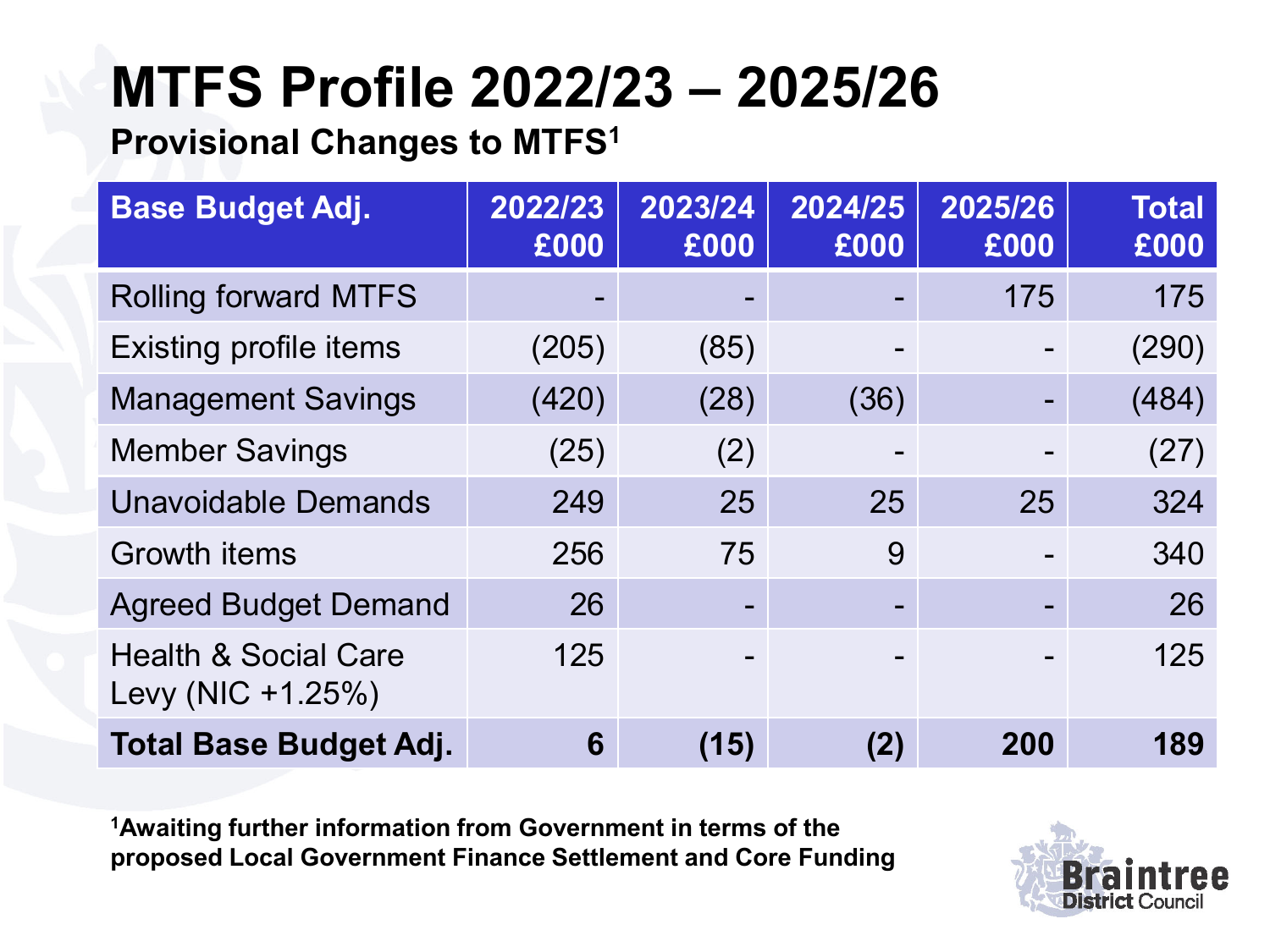### **Provisional Changes Existing Growth Items removed**

- Waste Management Growth £155k awaiting further details and impact arising from the Environment Act
- Economic Development £90k this activity is largely funded from reserves up until March 2024, by which time future resourcing needs will be clarified
- Housing Benefit Administration grant £45k reduction in grant not as high as previously assumed

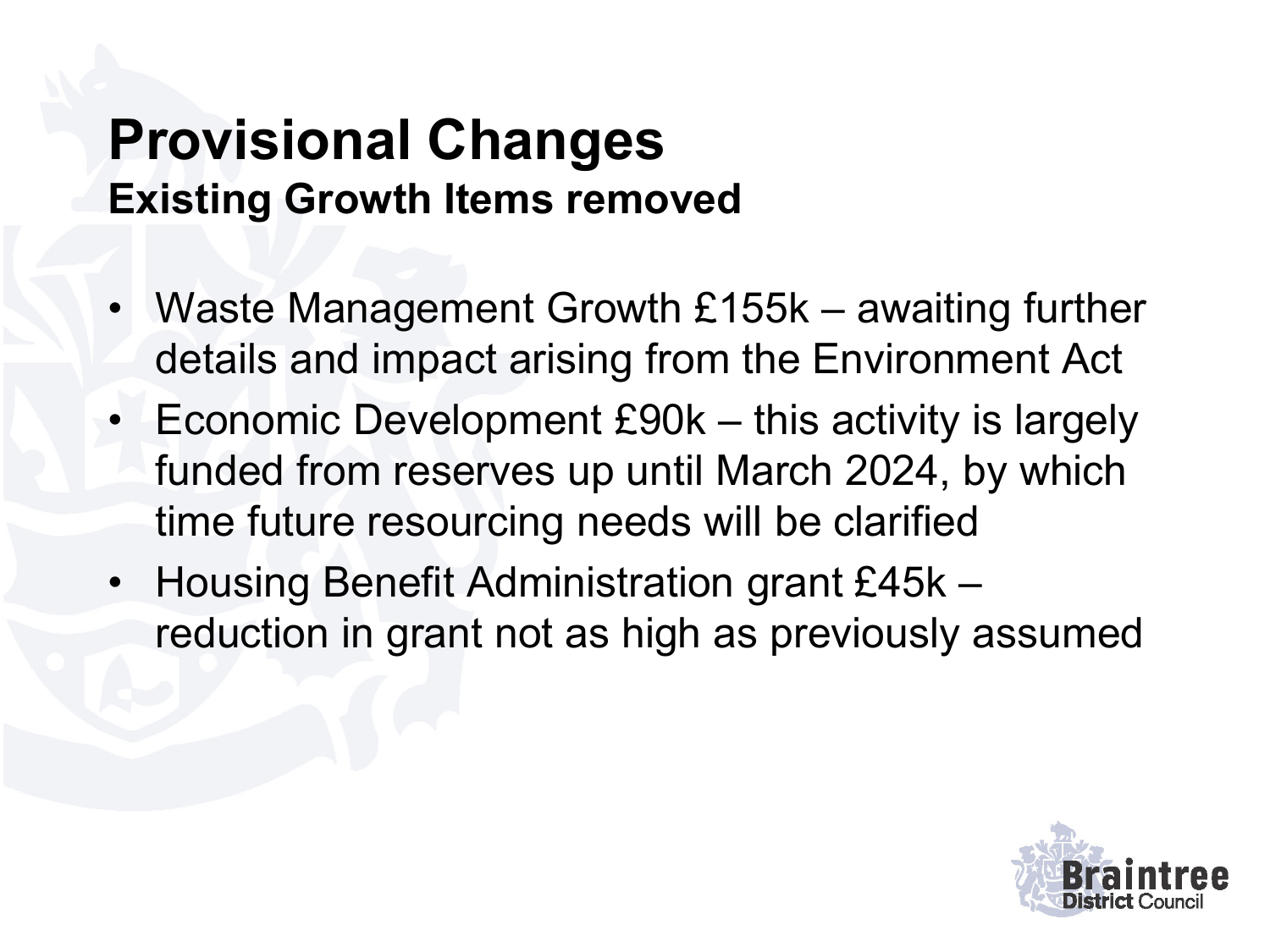#### **Provisional Changes Management Savings/ Additional Income which have no service impact**

- Asset Management £138k
- Community Transport £13k
- Environment & Leisure £71k
- Finance £24k
- Housing £34k
- Marketing & Communications £33k
- Operations £121k
- Corporate Pension Fund £50k

**Total reduction to MTFS Base Budget £484k**

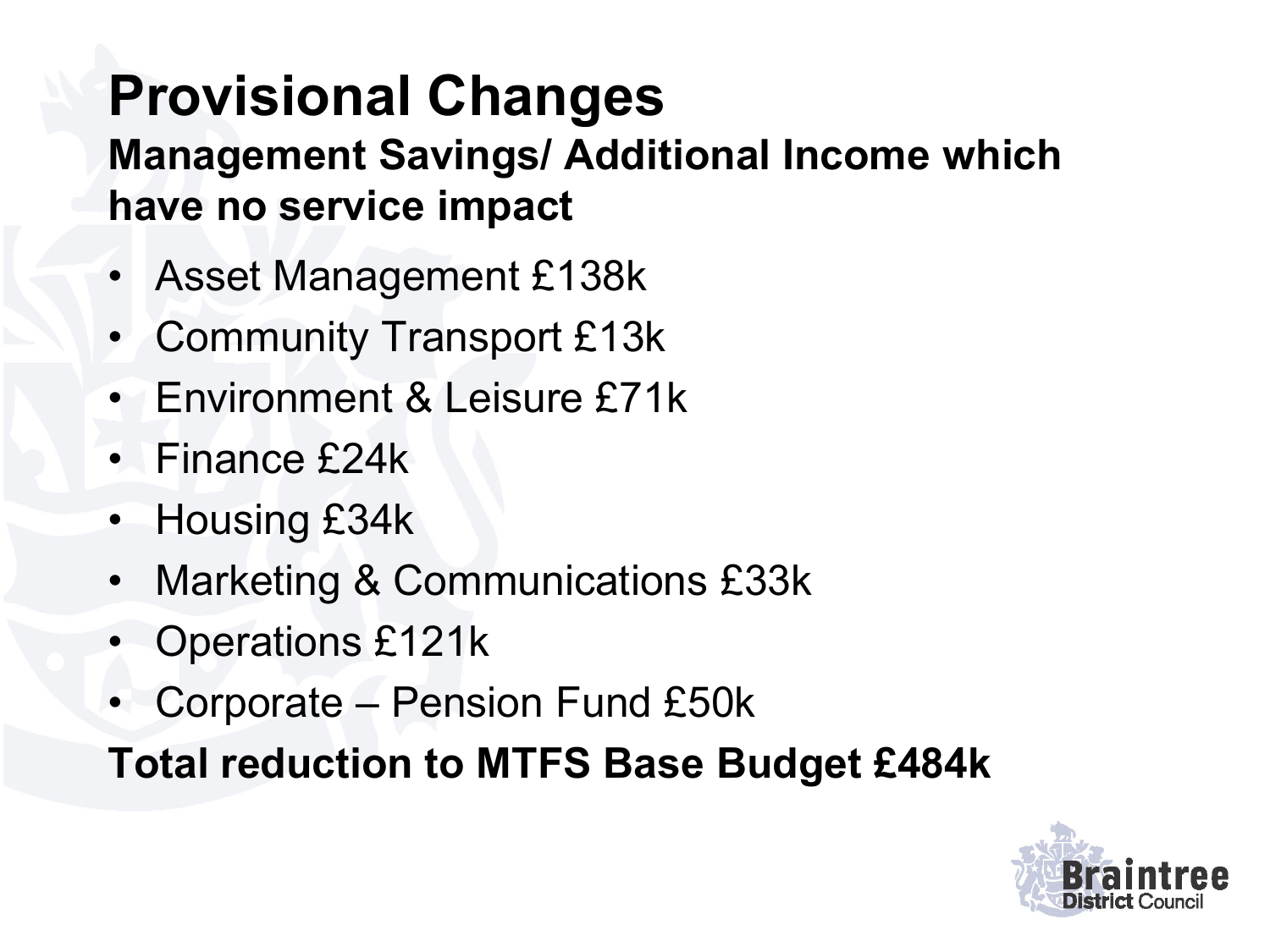# **Provisional Changes**

#### **Unavoidable Demands**

- SLA income no longer charged after ECC vacate Causeway House £16k
- Corporate Management £70k
- Insurance Premiums £30k
- Cessation of Cabinet Office grant toward electoral registration £11k (net of mitigating savings)
- IT Licence costs £15k
- Operations increased agency staff costs, fuel, and transportation £82k
- Vehicle replacement financing +£25k per annum +£100k by 2025/26

**Total increase to MTFS Base Budget £324k**

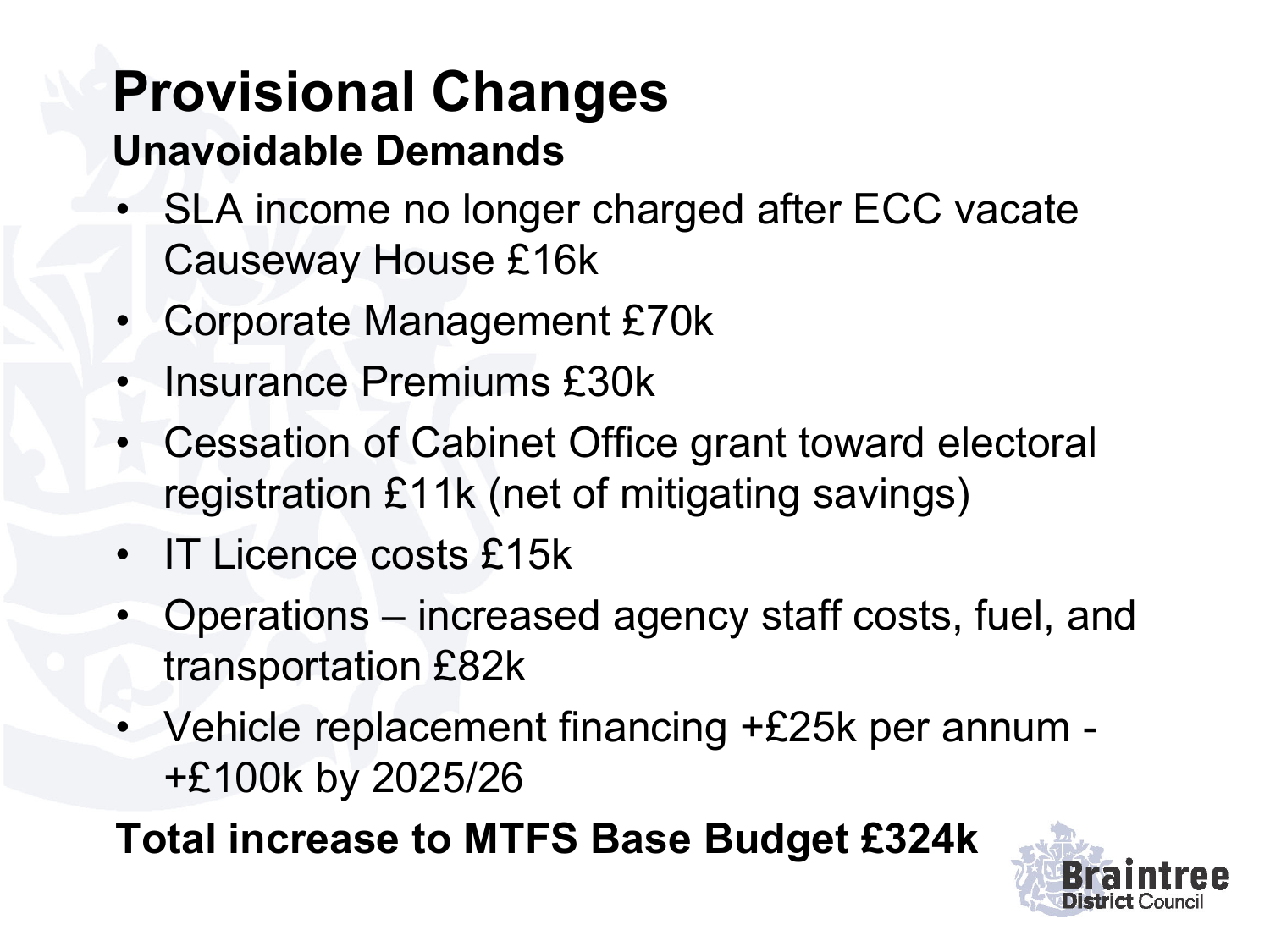# **Provisional Changes (tbc) Growth Items**

- Air monitoring equipment maintenance (subject to Capital bid) £3k
- Finance system database management improved resilience and support £20k
- Security Information and Event Management Tool (Cyber security) annual cost £25k
- Mosaic annual licence (from 2024/25) £9k
- Food & drink tetra pack collections £8k
- Planning Enforcement up to £200k subject to consideration of MRG recommendations and options
- Councillor Grant Scheme £75k (from 2023/24)

**Total increase to MTFS Base Budget £340k**

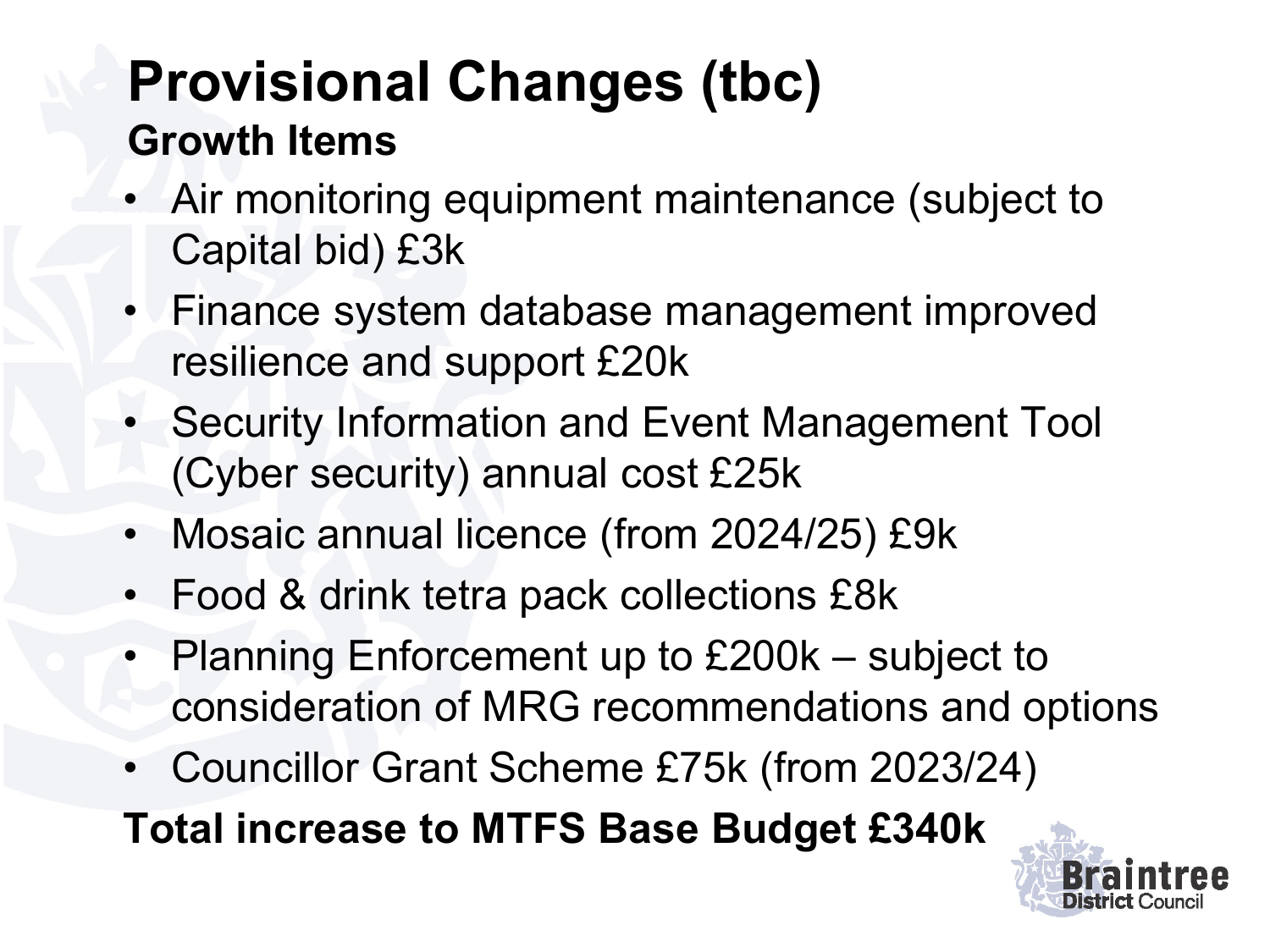# **Further work ongoing:**

- Detailed staffing costs incremental progression and pay award provision to reflect changes in establishment since the last budget
- Other inflation, e.g. contracts, business rates, insurances etc.
- Taxbase for Council Tax and Business Rates
- Estimated Collection Fund balance (surplus/ deficit)
- Investment income and financing based on updated Capital Strategy and forecast of balances/ reserves etc.
- Fees & Charges review
- Local Government Finance Settlement
- Further review position against half-year (Q2) projections

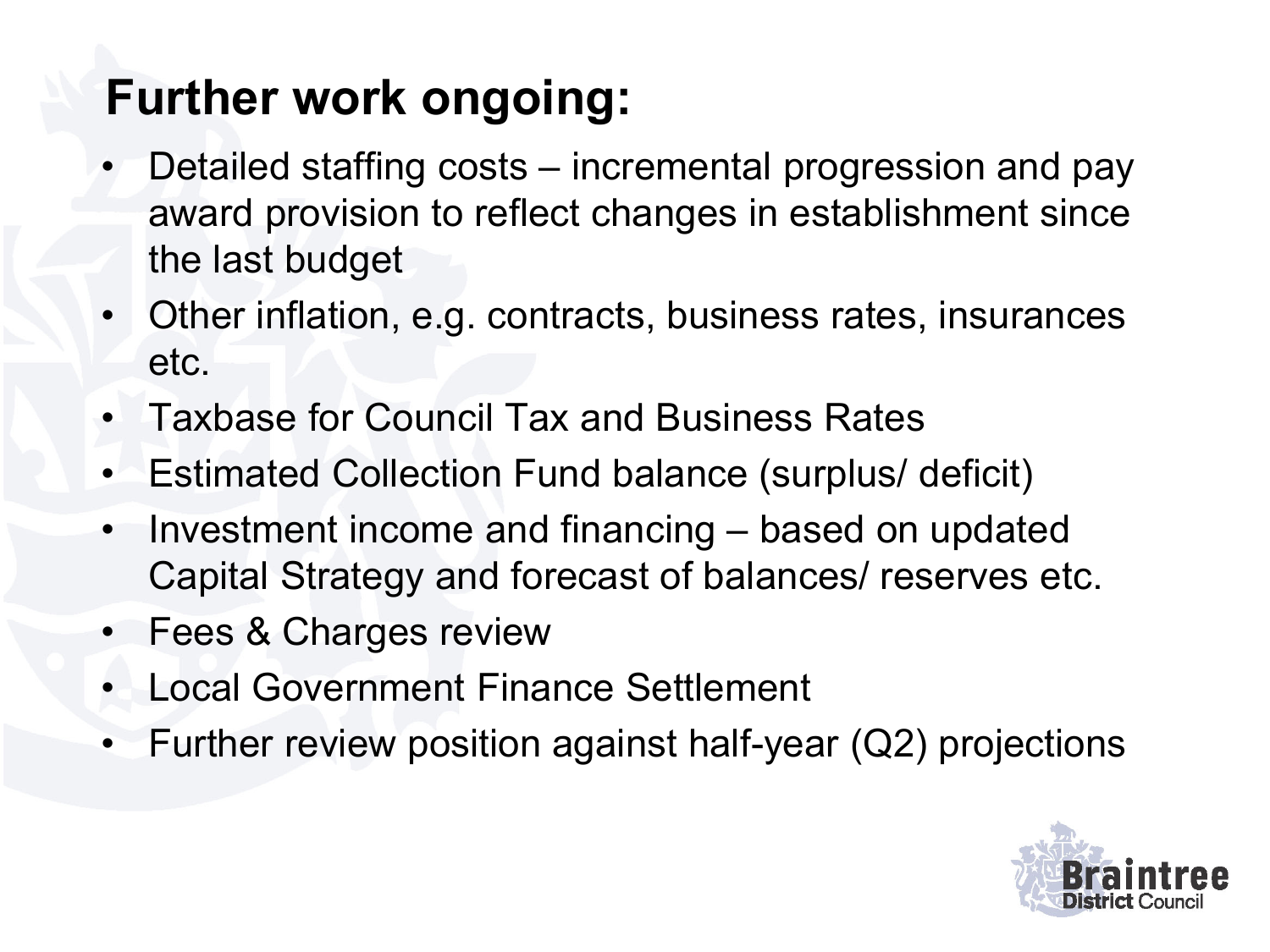# **Investment & Development Programme (IDP)**

- Created following the 2021/22 Budget to identify activities to help achieve the MTFS savings required by bringing together 4 workstreams:
	- Strategic Investment
	- Commercial
	- Asset Management
	- Treasury Management
	- Rolling pipeline of projects across 4 stages of business case development/ H-L confidence levels. Projects and ideas subject to ongoing challenge and review of assumptions.
- Supplemented by the '£1.6m Challenge' launched by the Chief Executive in July.
- Additional income and savings identified through the Service Review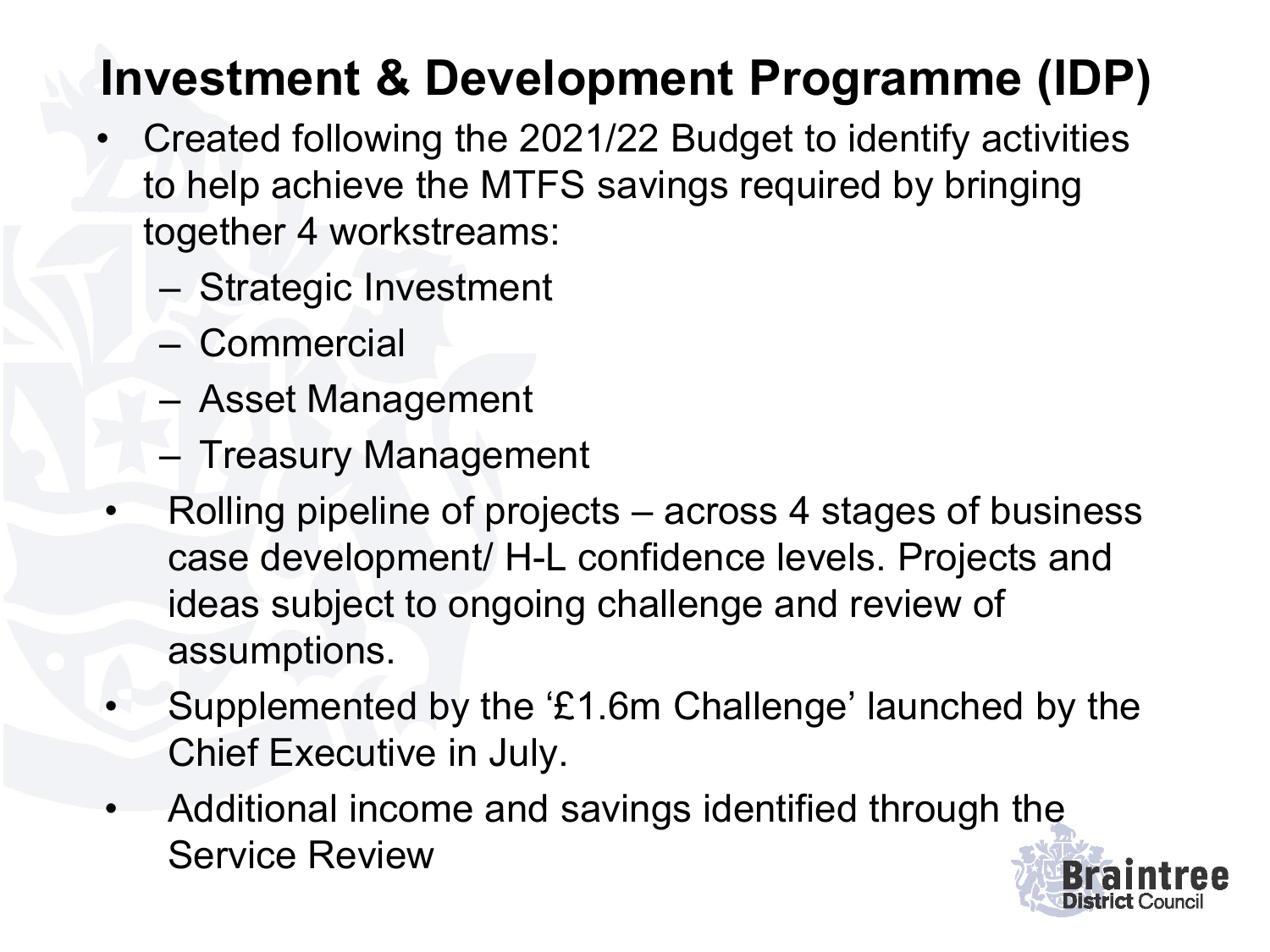# **Investment & Development Programme (IDP)**

- Over £2m of projects/ ideas so far
- £354k via the Service Review now reflected in provisional Budget/ MTFS changes
- £157k of projects captured under IDP also included in the provisional Budget/ MTFS changes
- Current pipeline of projects £1.5m<sup>1</sup>

|              | <b>High</b> | <b>Medium</b> | Low     | <b>Total</b> |
|--------------|-------------|---------------|---------|--------------|
| Stage 1      | 170,000     | 243,000       | 850,000 | 1,263,000    |
| Stage 2      |             | 29,000        | 132,000 | 161,000      |
| Stage 3      | 35,000      | 55,720        |         | 90,720       |
| Stage 4      |             | 0             | 0       |              |
| <b>Total</b> | 205,000     | 327,720       | 982,000 | 1,514,720    |

|         | <b>High</b> | <b>Medium</b> | Low     | <b>Total</b> |
|---------|-------------|---------------|---------|--------------|
| 2021/22 | 0           |               | 0       |              |
| 2022/23 | 87,000      | 172,720       | 232,000 | 491,720      |
| 2023/24 | 53,000      | 85,000        | 375,000 | 513,000      |
| 2024/25 | 65,000      | 70,000        | 375,000 | 510,000      |
| Total   | 205,000     | 327,720       | 982,000 | 1,514,720    |

1Subject to ongoing challenge and review of assumptions Some projects are subject to capital investment requirements